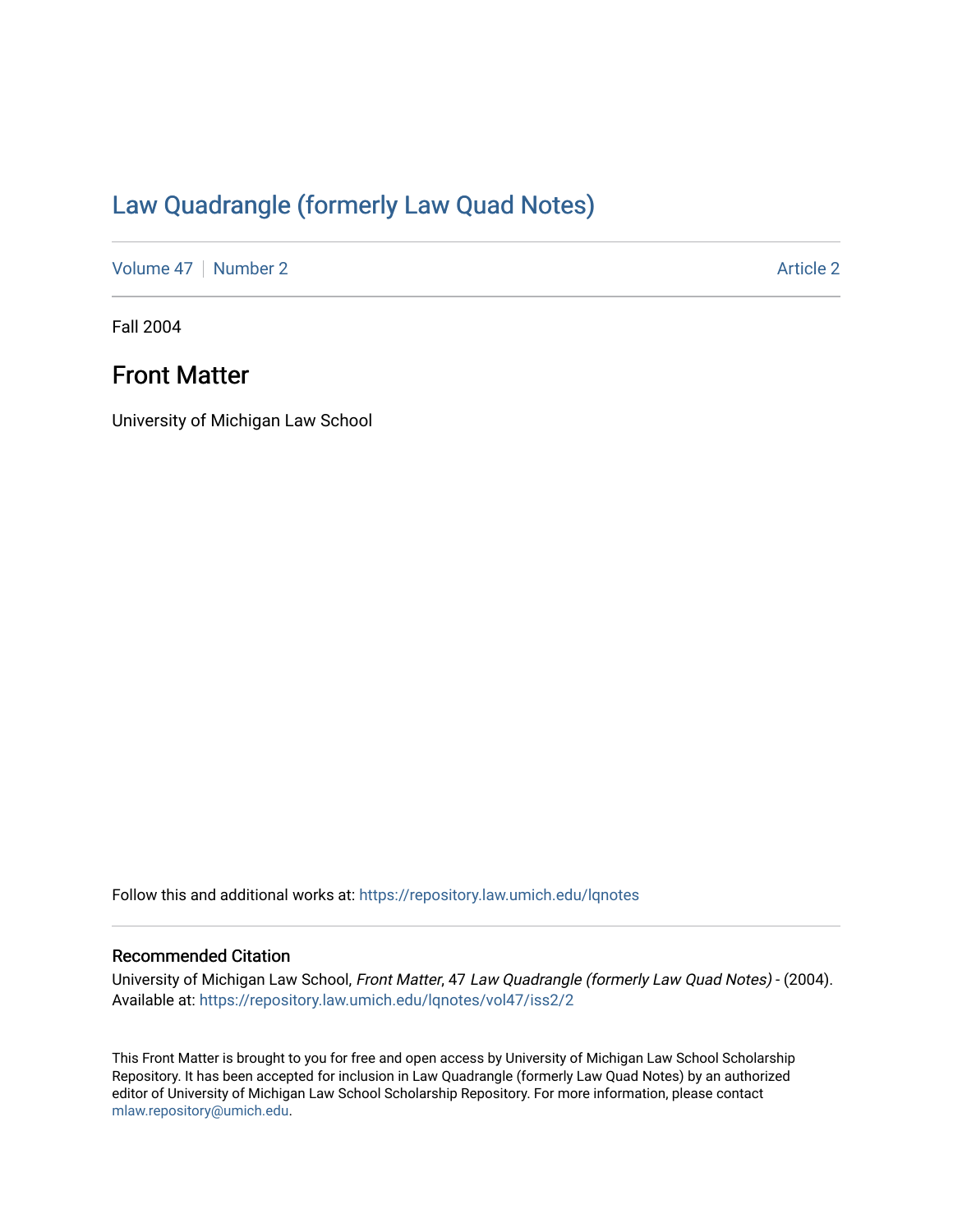## THE UNIVERSITY OF MICHIGAN **LAW SCHOOL**

VOLUME 47, NUMBER 2 **FALL 2004** 

Copyright © 2004, The Regents of the University of Michigan. All rights reserved. Law Quadrangle Notes (USPA  $#144$ ) is issued by the University of Michigan Law School. Postage paid at Ann Arbor: Michigan. Publication office: Law Quadrangle Notes, University of Michigan Law School, Ann Arbor, MI 48109-1215. Published three times a year.

POSTMASTER, send address changes to: Editor, *Law Quadrangle Notes*, University of Michigan Law School, BlOC Hutchins Hall, Ann Arbor, MI 48109-1215

FACULTY ADVISORS: Steven P. Croley, Edward Cooper, and Yale Kamisar

EXECUTNE EDITOR: Kiersten Murnane

EDITOR/WRITER: Tom Rogers

WRITER: Nancy Marshall

DIRECTOR OF COMMUNICATIONS: Lisa Mitchell-Yellin

DESIGN: Brent Futrell Kimberly Ellsworth

\~7~4\.la\~.umich edu

Cover photos by Gregory Fox and Philip Dattilo

The University of Michigan, as an equal opportunity/affirmative action employer, complies with all applicable federal and state laws regarding nondiscrimination and affirmative action, including Title IX of the Education Amendments of 1972 and Section 504 of the Rehabilitation Act of 1973. The University of Michigan is committed to a policy of nondiscrimination and equal opportunity for all persons regardless of race, sex, color, religion, creed, national origin or ancestry, age, marital status, sexual orientation, disability, or Vietnam-era veteran status in employment, educational programs and activities, and admissions. Inquiries or complaints may be addressed to the Senior Director for Institutional Equity and Title IWSection 504 Coordinator, Office for Institutional Equity, 2072 Administrative Services Building, Ann Arbor, Michigan 48109-1432, 734-763-0235, TTY 734-647-1388. For other University of Michigan information call 734-764-1817,

THE REGENTS OF THE **UNIVERSITY OF MICHIGAN** 

David A. Brandon, Ann Arbor Laurence B. Deitch, Bingham Farms Olivia P. Maynard, Goodrich Rebecca McGowan, Ann Arbor Andrea Fischer Newnian, Ann Arbor Andrew C. Richner, Grosse Pointe Park S. Martin Taylor, Grosse Pointe Farms Katherine E. White, Ann Arbor Mary Sue Coleman, ex officio

#### PHOTO CREDITS INSIDE:

Philip Dattilo Gregory Fox Brent Futrell Marcia Ledford, University of Michigan Photo Services Tom Rogers

## **Have you moved lately?**

If you are a Law School !graduate, please send your change of address to:

Law School Development and Alumni Relations 109 East Madison Suite 3000 Ann Arbor, MI 48104-2973

Phone: 734.615.4500

Fax: 734.615.4539

jteichow@umich.edu

should write directly to:

Law Quadrangle Notes Law Quadrangle Notes BlOC Hutchins Hall BlOC Hutchins Hall<br>Ann Arbor, MI 48109-1215 Ann Arbor, MI 48109-1215 Ann Arbor, MI 48109-1215

#### Non-alumni readers Address all other news to:

Editor<br>Law Ouadrangle Notes

Phone: 734.647.3589

Fax: 734.615.4277

trogers@umich.edu